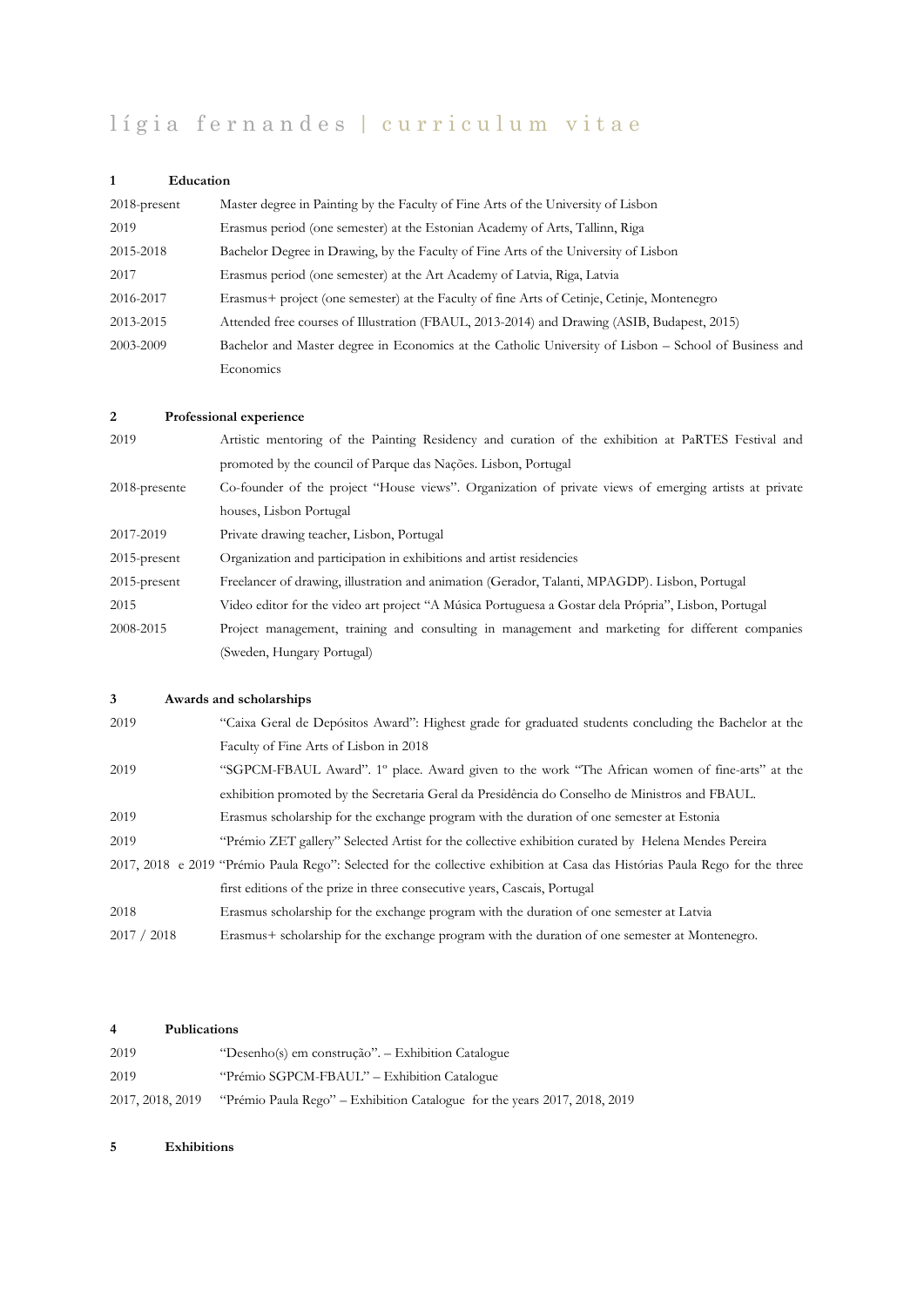2019 "Prémio SGPCM-FBAUL", collective exhibition, Secretaria Geral da Presidência do Conselho de Ministros, Lisbon, Portugal

"Memórias de Salgueiro Maia", exhibition in public space for the "Festival da água e do tempo", Castelo de Vide, Portugal

"NEXT STOP Galeria", collective exhibition included in the festival "Bairro Intendente em Festa", Palácio Visconde da Graça, Intendente, Lisbon

"Open Galleries", collective exhibition Faculty of Fine Arts of the University of Lisbon, Lisbon, Portugal

"De Castelo de Vide, PARA, Castelo de Vide, Logradouro da Bempostinha, Lisbon, Portugal

"People from here and there", installation for the NEXSTOP festival, promoted by Largo Residencies, Anjos Metro Station, Lisbon, Portugal

"Paula Rego Prize", collective exhibition, Casa das Histórias Paula Rego, Estoril, Lisbon, Portugal

Collections: General Secretariat of the Presidency of the Council of Ministers, Lisbon, Portugal; Galeria Malapata, Lisbon, Portugal

2018 "Desenho em construção", collective exhibition promoted by FBAUL, Gallery of Junta de Freguesia de Santa Maria Maior, Lisbon, Portugal

"Apontamentos do Mercado", installation, Mercado Municipal 1º de Maio, Barreiro, Portugal (for the projec "Estação Sul e Sueste" – Terminal B)

"12 X 12" collective exhibition, Galeria Arte Graça, Graça, Lisbon, Portugal

"Da matéria ao traço" exposição colectiva , Galeria Arte Graça, Graça, Lisbon, Portugal

"Tanto ao mar, tanto à terra", individual exhibition, Casa da Cultura da Comporta, Comporta, Portugal

"Do tempo em que éramos ao Sol", individual exhibitio, Ibirapi Gallery, Lisbon, Portugall

"Understanding Montenegro" collective exhibition, Traça, Lisbon Portugal

"Galerias Abertas", collective exhibition, FBAUL, Lisbon, Portugal

"Veraneiro", private view, Cascais, Portugal

"Lembrança de primavera" Mostra privada, Lisbon, Portugal

2017 "Move", collective exhibition, The Metzendorff House, Riga, Latvia "Student's exhibition", collective exhibition, Art Academy of Latvia, Riga, Latvia "RÉSVÉS", collective exhibition (final work of an artist residency), Branca, Aveiro, Portugal "A memória, a fonte e a passagem", public exhibition for the arts festival "Clepsidra", Castelo de Vide, Portugal "Olhar sobre a Estátua", collective exhibition (curated and participated), Galeria Passevite, Lisbon, Portugal "Open Ateliers", collective exhibition, Faculty of Fine Arts, Lisbon "Prémio Paula Rego", collective exhibition, Casa das Histórias Paula Rego, Estoril, Lisbon, Portugal "12x12", collective exhibition, Galeria Arte Graça, Lisbon, Portugal

2016 "Galerias Abertas", collective exhibition, FBAUL, Lisbon, Portugal "RÉSVÉS", collective exhibition (final work of an artist residence), Alte, Loulé, Portugal "Prémio Paula Rego", collective exhibition, Casa das Histórias Paula Rego, Estoril, Lisbon, Portugal "180's anniversary open day", collective exhibition, FBAUL, Lisbon, Portugal "Students' exhibition", collective exhibition, Podgorica, Montenegro "We draw from life", collective exhibition, Art9 Galéria, Budapest, Hungary "12x12", collective exhibition, Galeria Travessa, Lapa, Lisbon, Portugal

2015 "12x12", collective exhibition, Galeria Travessa, Lapa, Lisbon, Portugal